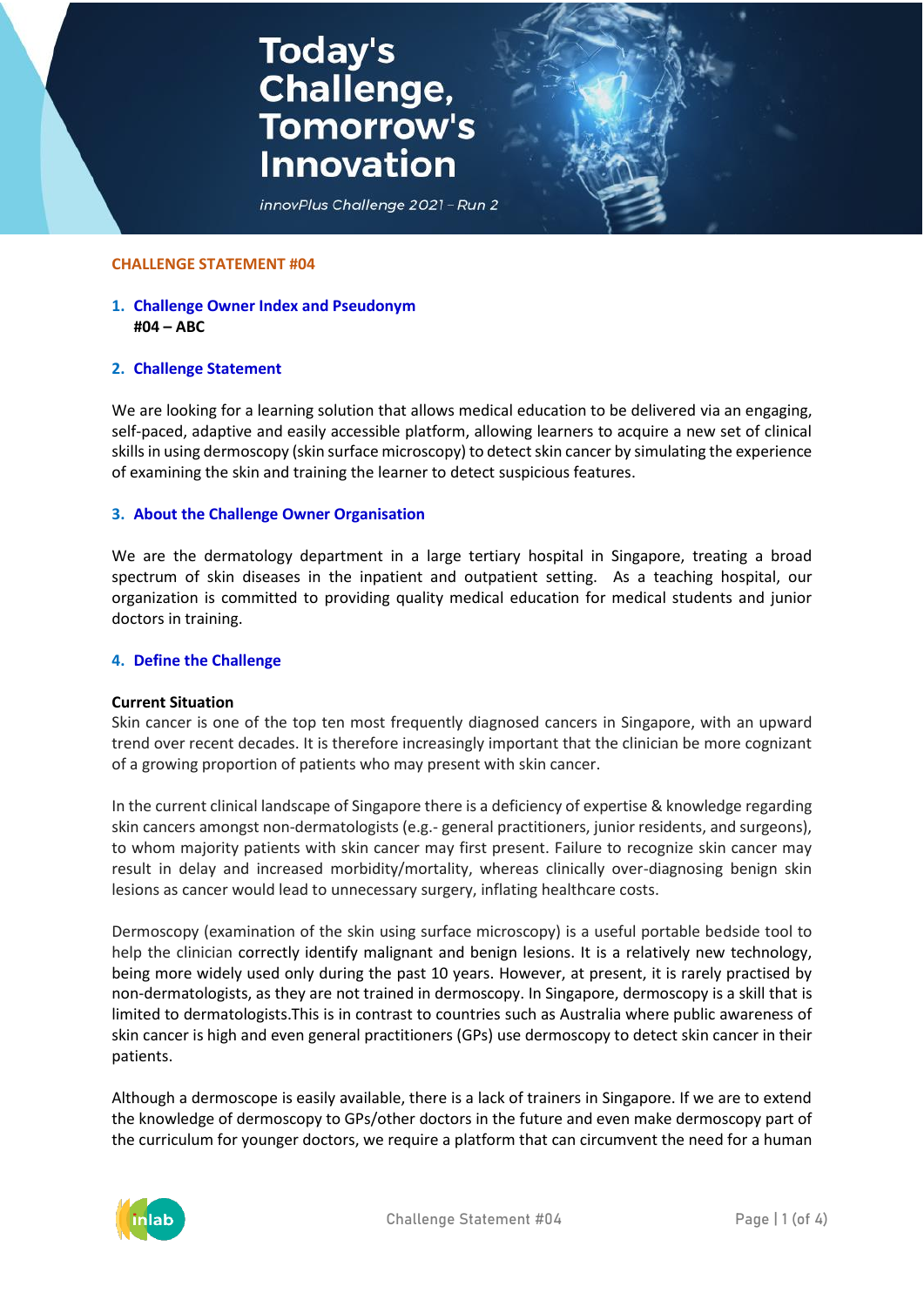teacher. There is an open public repository of dermoscopy data (images, diagnoses) that may be used for such education.

We are looking for a solution that can train the learner (a junior doctor or medical student) to use a dermoscope, with clear instructions.

As with any newly learnt skill, dermoscopy education has an inherent learning curve. Normal dermoscopy training requires around 9 months (1 month of theory followed by 3 months of practical training and 6 months to learn rarer conditions). Yet with an effective platform that encourages the learner to engage in daily practice, this competency may be achieved in a shorter time – realistically 2-3 months.

The medical educators in our organization need a stimulating learning platform that allows dermoscopy education to be presented to medical students and junior doctors in an engaging, interactive and easily accessible manner, bringing this skill to a local audience via e-learning. This would encourage constant interaction with the platform, constant repetition and provide learner feedback (all proven techniques in traditional learning). Ultimately this would empower more clinicians with dermoscopy skills that will enable timely diagnosis of skin cancer. Once developed, this platform may be used beyond dermatology, in other areas of medical education

## **Past & Current Solutioning Efforts**

Dermoscopy is a skill set that has been incorporated relatively recently and is currently taught mostly through didactic lectures and workshops. At present, dermoscopy education is not available to medical students and non-dermatologists in an easily-accessible, bite-sized, self-paced, engaging format. Additionally, restrictions due to the current COVID-19 pandemic make it difficult to provide the current modes of training (ie workshops) to new doctors in Singapore. As a result, most nondermatologists are not equipped with the valuable tool (dermoscopy) that would enable them to effectively diagnose a skin cancer early and refer the patient to a dermatologist for timely and appropriate treatment.

# **Challenge / Gap / Unrealised Potential**

Skin cancer is one of the top ten most frequently diagnosed cancers in Singapore, with a steady upward trend over recent decades. Most patients in the community will first present with a skin lesion to a doctor in the primary care setting (at a family physician's clinic) or to a junior doctor in the hospital. However, if dermoscopy education continues to remain available only to dermatologists:

- 1. Patients will continue to have skin cancers that are not diagnosed in a timely manner. Failure to recognize a potentially cancerous skin lesion and choosing instead to observe it may result in unnecessary (and dangerous) waiting periods during which treatment would be delayed.
- 2. Doctors without dermoscopy training may incorrectly diagnose lesions as skin cancer, as they are unaware of the dermoscopic features of skin cancer. Over-diagnosing skin lesions as cancer would lead to unnecessary surgery for benign lesions, inflating healthcare costs.

In addition to the above, we realize that the patient population in Singapore poses another challenge. Most dermoscopy training images from the West feature Caucasian skin. However, the multi-ethnic community of Singapore means that the clinician must be able to diagnose skin cancers on various skin types in Asian skin. We (the challenge owners) possess clinical images of dermoscopy in Asian skin, and these data if used, need to be protected under PDPA.

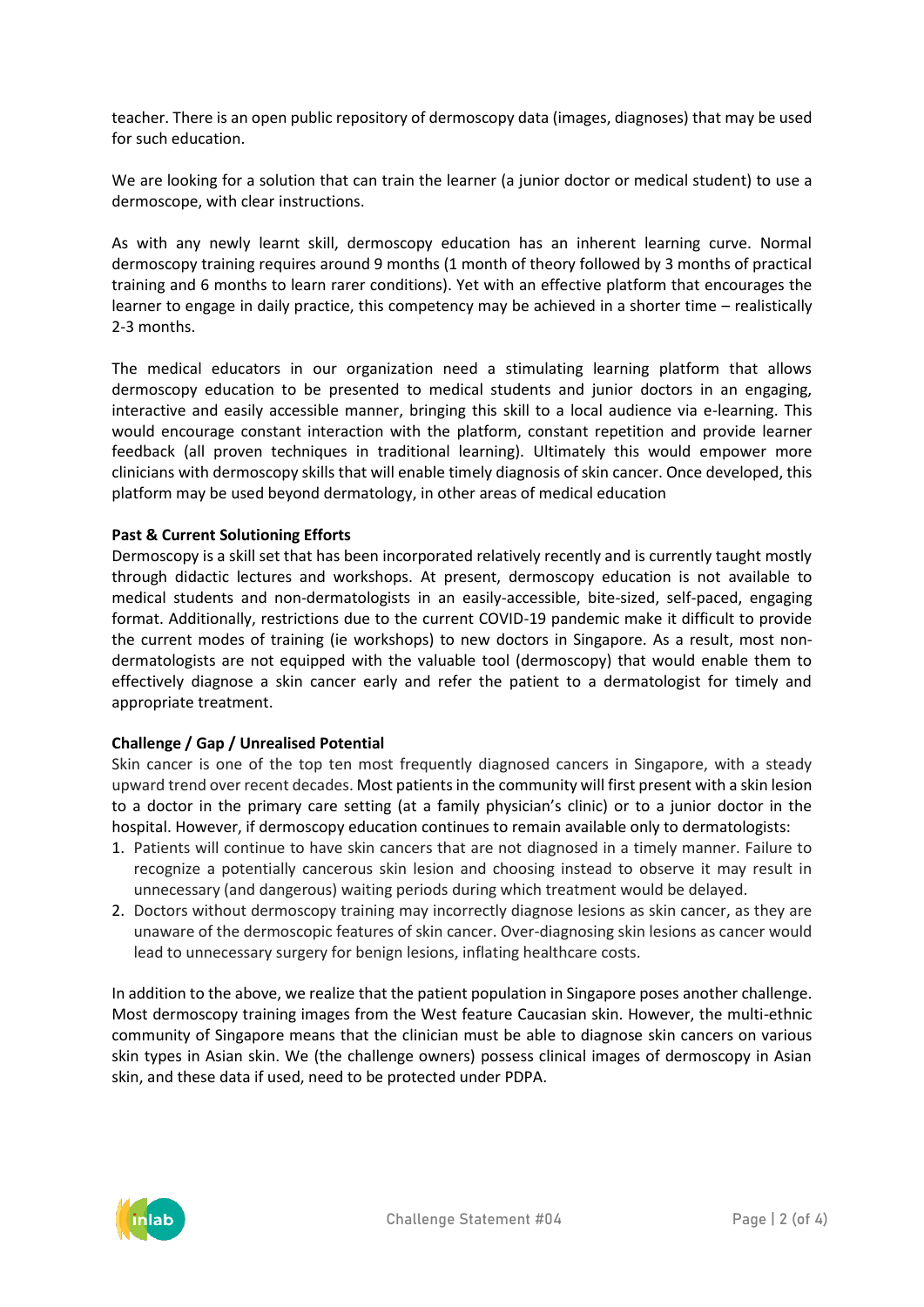## **5. Targeted Learners / Users**

The primary target learners are 100 medical students (from one medical school) and 50 junior doctors (from one hospital). We hope to expand our solution to medical students from all medical schools in Singapore, as well as to junior doctors at all government hospitals. Once developed, this platform may be used in other areas of medical education. We are currently building a collection of images for Artificial Intelligence development. These images may also be used for the medical education platform.

Medical students and junior doctors need dermoscopy education delivered in an engaging, easily accessible format. Majority of these learners have stressful, busy schedules (are under severe timeconstraints), do not have a dedicated office space to sit (space constraint) and are often sleepdeprived (limited energy and attention reserves in their free time).

The secondary users of the solution are dermoscopy trainers. These trainers (dermatologists) would design simulation scenarios, update the date and assessments. They generally do not have experience in coding yet need to be able to interact with the platform with ease.

## **6. Deliverables**

We are looking for a Solution Partner to design and develop an in-house training platform to help learners acquire a new skill set.

As the platform is for medical education, our solution partner needs to be familiar with healthcare PDPA and be comfortable working with clinical images.

While the curriculum for training will be provided by clinicians, our solution partner must be capable of creating a platform to deliver the content as bite-sized, engaging and rewarding learning experiences

# **7. Expectations of Solution**

- The solution should allow for simulation of visually inspecting a patient's skin lesion (eg a suspicious looking mole).
- The solution must simulate the set of tools that a doctor would have access to when examining the skin.
- The solution must factor in the time constraint involved when examining a patient's skin lesion.
- The solution must provide immediate feedback on how the user is performing, with incentives to improve performance and reach higher levels of proficiency.
- Must abide by PDPA with respect to clinical images used.
- Solution must offer adaptive learning to address the unique learning level of the learner (and the user must be able to progress in their learning from beginner to advanced at an appropriate pace).
- Solution must be able to track learner analytics, so that learners are aware of what they do not know, and measure the improvement for each user (eg pre-learning and post-learning test).
- The solution must incentivize learners to want to learn more.
- Given the space and time constraints of the targeted user (ie junior doctors with no dedicated office, and only small chunks of time during the work day), it is preferable if the solution can be accessed on mobile devices.
- If it is a mobile solution, it has to be compatible with both iOS and Android.